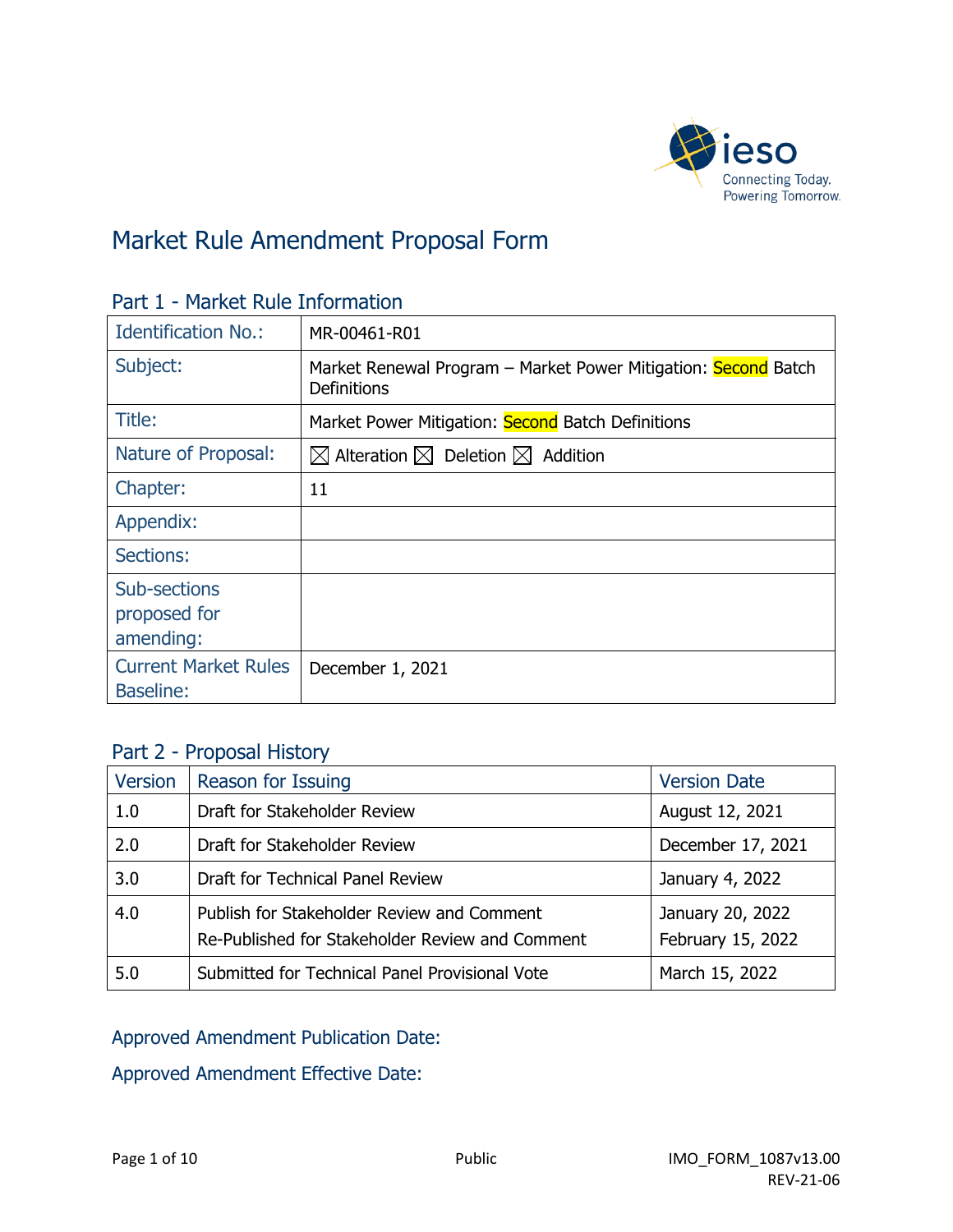# Part 3 - Explanation for Proposed Amendment

### **Summary**

The IESO proposes to amend Chapter 11 definitions in the market rules related to the Market Renewal Program (MRP) Second Batch market rule packages (MR-00455). The proposed amendments:

- 1. Support changes related to MR-00455 Market Power Mitigation;
- 2. Include other miscellaneous amendments to defined terms;
- 3. Include changes to the first Batch provisionally approved definitions.

This proposal is based on input from various stakeholder engagement initiatives for the Market Renewal Program (MRP).

Further information on MRP can be found on the [IESO's Market Renewal webpage.](http://www.ieso.ca/Market-Renewal)

### **Background**

Please refer to MRP backgrounder in [MR-00455-R00.](https://www.ieso.ca/-/media/Files/IESO/Document-Library/tp/2021/iesotp-20210422-MR_00450_R00-MRP-Participant-Authorization.ashx)

### **Discussion**

The following amendments to Chapter 11 market rule definitions are proposed to accompany the Batch 2 MRP market rule amendment package:

1. Support changes related to MR-00455: Market Power Mitigation

The following new and amended defined terms are required to support the market power mitigation framework:

New:

- alternative intertie reference level value;
- alternative reference quantity value;
- dynamic constrained area;
- economic withholding;
- energy bid intertie reference level;
- energy offer intertie reference level;
- energy offer reference level;
- financial dispatch data parameters;
- global market power reference intertie zone;
- instance of intertie economic withholding;
- instance of physical withholding;
- intertie economic withholding;
- intertie reference level;
- intertie reference level value;
- market control entity;
- market control entity for physical withholding
- narrow constrained area;
- non-financial dispatch data parameters;
- operating reserve offer intertie reference level;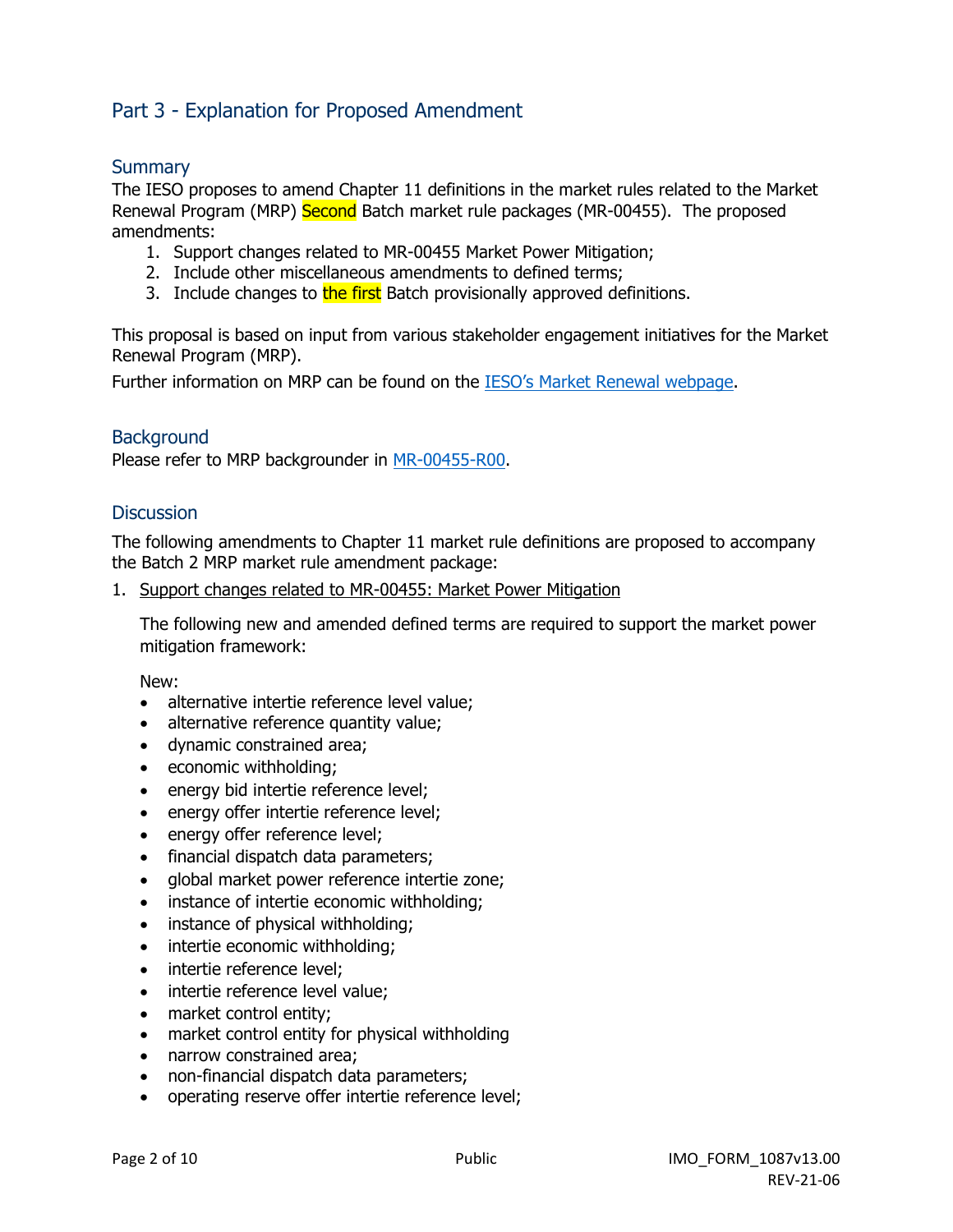- operating reserve offer reference level;
- physical withholding;
- potential constrained area;
- preliminary view;
- ramp hours to minimum loading point reference level
- reference level;
- reference level value:
- reference quantity;
- reference quantity value;
- short-run marginal benefit;
- short-run marginal cost;
- simulated as-offered energy locational marginal price;
- simulated as-offered operating reserve locational marginal price;
- simulated intertie reference level energy locational marginal price;
- simulated intertie reference level operating reserve locational marginal price;
- simulated reference quantity energy locational marginal price;
- simulated reference quantity operating reserve locational marginal price;
- speed no-load offer;
- speed no-load offer reference level;
- start-up offer;
- start-up offer reference level;
- unrestricted competition.

### Non-financial dispatch data parameters:

New:

- energy per ramp hour;
- energy ramp rate reference level;
- operating reserve ramp rate reference level;
- lead time;
- thermal state;
- ramp hours to minimum loading point.

Deleted:

• Delete existing definitions of 'speed-no-load cost' and 'start-up cost' – definitions are no longer required.

Amended:

- Amend the definition of 'minimum generation block down-time' to specify that this parameter is applicable for each thermal state, and replace references to 'facility' with 'resource.'
- Amend the definition of 'maximum number of starts per day.'
- 2. Other Miscellaneous Terms

New:

• generation offer guarantee eligible resource;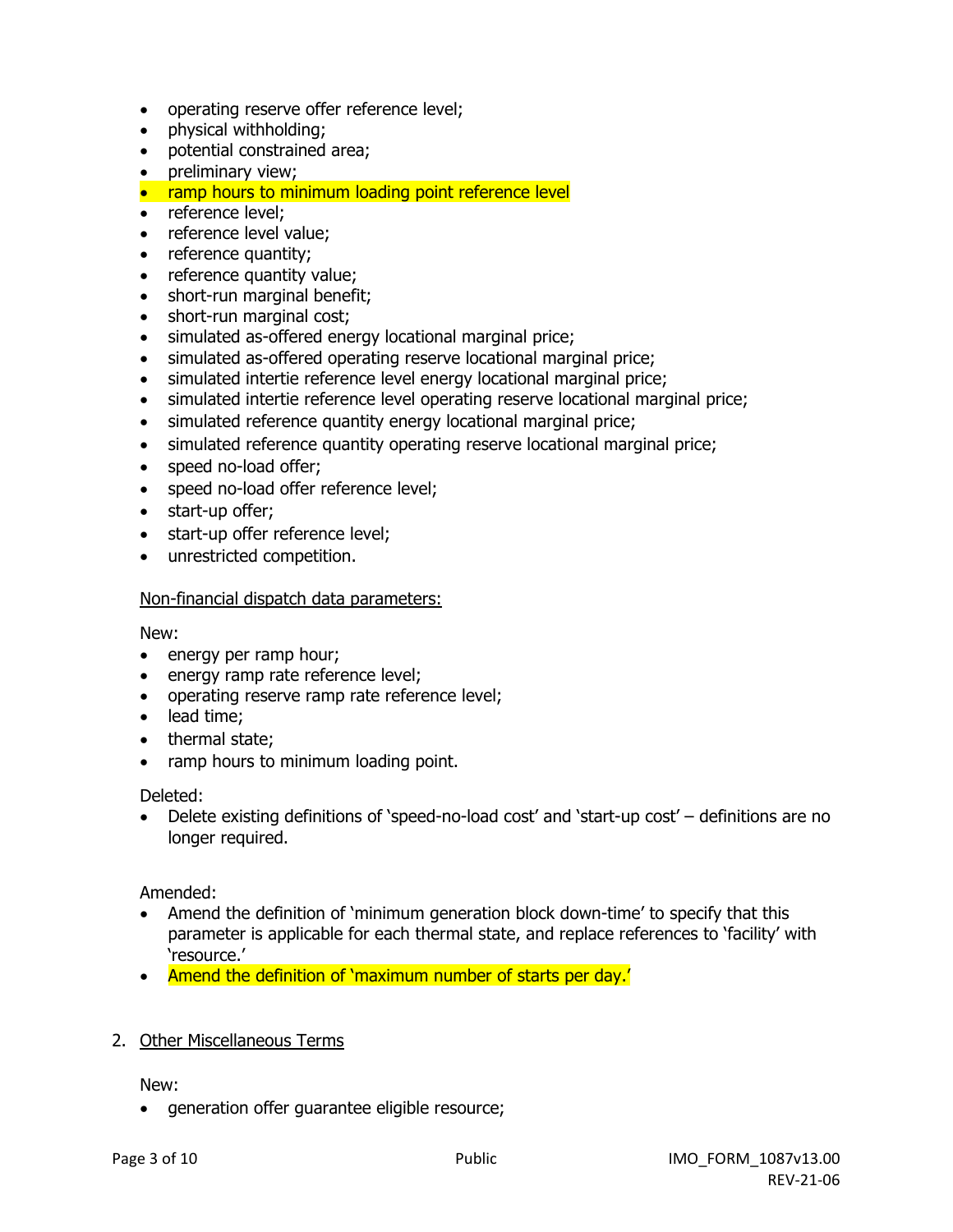- intertie border price;
- locational marginal price
- maximum daily energy limit;
- non-dispatchable generation resource;
- real-time generation offer guarantee;
- variable generation resource;
- mandatory window;
- pre-dispatch calculation engine;
- real-time calculation engine.

Amended:

- Amend the definitions for 'energy market' and 'physical market' to include the day-ahead market;
- Amend the definition of 'notice of disagreement' to include a reference to section 6.6 of Chapter 9;
- Amend the definition of 'offer' to include the day-ahead market and specify that it includes dispatch data parameters that are submitted in accordance with section 3 of chapter 7;
- Amend the definition of 'pre-dispatch schedule' to specify it may include all hours of the next dispatch day as determined by the pre-dispatch calculation engine;
- Amend the definition of 'variable generation' to mean all energy that is supplied by a variable generation resource.
- 3. Changes to Batch 1 Provisionally Approved Definitions:
	- Amend the definition of 'day-ahead schedule' to fix a grammatical error and to replace reference to the 'dispatch algorithm' to the new defined term 'DAM calculation engine;'
	- Amend the definition of 'minimum generation block run-time' to fix a minor grammatical error and to delete 'of the associated facility' – this text is unnecessary as the parameter for minimum generation block run-time is specific to a resource.

# Part 4 - Proposed Amendment

# **Definitions**

*alternative intertie reference level value* means the *intertie reference level value* determined by the *IESO* pursuant to section 22.19.3 of Chapter 7 to re-run the conduct test and impact test on the *offers* or *bids* that failed an impact test;

*alternative reference quantity value* means the *reference quantity value* determined by the *IESO* pursuant to section 22.15.21 of Chapter 7 to re-run the conduct test and impact test on the *offers* that failed an impact test;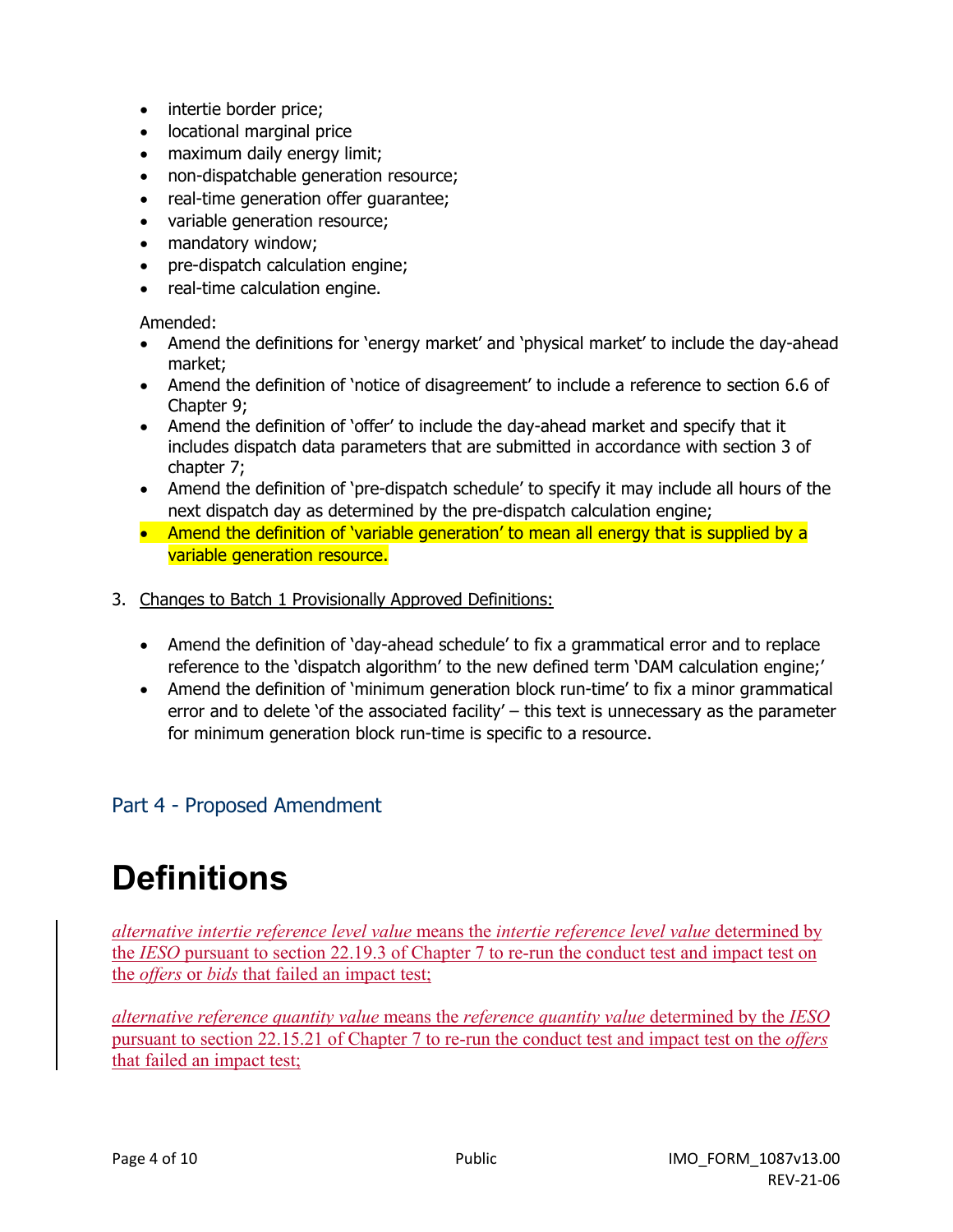*dynamic constrained area* or *DCA* means a *potential constrained area* designated as a *DCA*  pursuant to section 22.10.3 of Chapter 7;

*economic withholding* means exercising market power by submitting *financial dispatch data parameters* or *non-financial dispatch data parameters* outside a *resource's reference level values* by more than the applicable threshold:

*energy bid intertie reference level* means an *intertie reference level* for an *energy bid;*

*energy offer intertie reference level* means an *intertie reference level* for an *energy offer*;

*energy offer reference level* means a *reference level* for an *energy offer*;

*energy market* means the *day-ahead market* and *real-time market* for *energy* administered by the *IESO* pursuant to Chapter 7, in which *energy offers* and *energy bids* are cleared and a *market price* for *energy* is determined;

*energy per ramp hour* means the average amount of *energy* in MWh that a *generation resource* is expected to produce in each hour that is part of the *ramp hours to minimum loading point*;

*energy ramp rate reference level* means a *reference level* for a *resource's* ramp rate for *energy;*

*financial dispatch data parameters* means a subset of *dispatch data* that are represented as financial values and for which the *IESO* must determine *reference levels*;

*generation offer guarantee eligible resource* or *GOG eligible resource* means a *generation resource* that is eligible for a *real-time generation offer guarantee* or *day-ahead market generation offer guarantee* in accordance with Chapter 9;

*global market power reference intertie zone* means an *intertie zone* designated pursuant to sections 22.11.1 and 22.11.2 of Chapter 7;

*instance of intertie economic withholding* means a *dispatch day* on which at least one of a *market participant's bids* or *offers* on a *boundary entity resource* failed a conduct test and associated impact test used to assess *intertie economic withholding* in an uncompetitive *intertie zone* in either the *day-ahead market* or *real-time market;* 

*instance of physical withholding* means a *dispatch day* on which at least one of a *market participant's offers* for a *resource* failed a conduct test and associated impact test used to assess *physical withholding* in either the *day-ahead market* or *real-time market*;

*intertie border price* or *IBP means*, in respect of an *intertie zone*, the price of *energy* or *operating reserve* determined in the *real*-*time market* or *day-ahead market* in accordance with the provisions of Chapter 7. For greater clarity, the *intertie border price* does not include the *intertie congestion price*;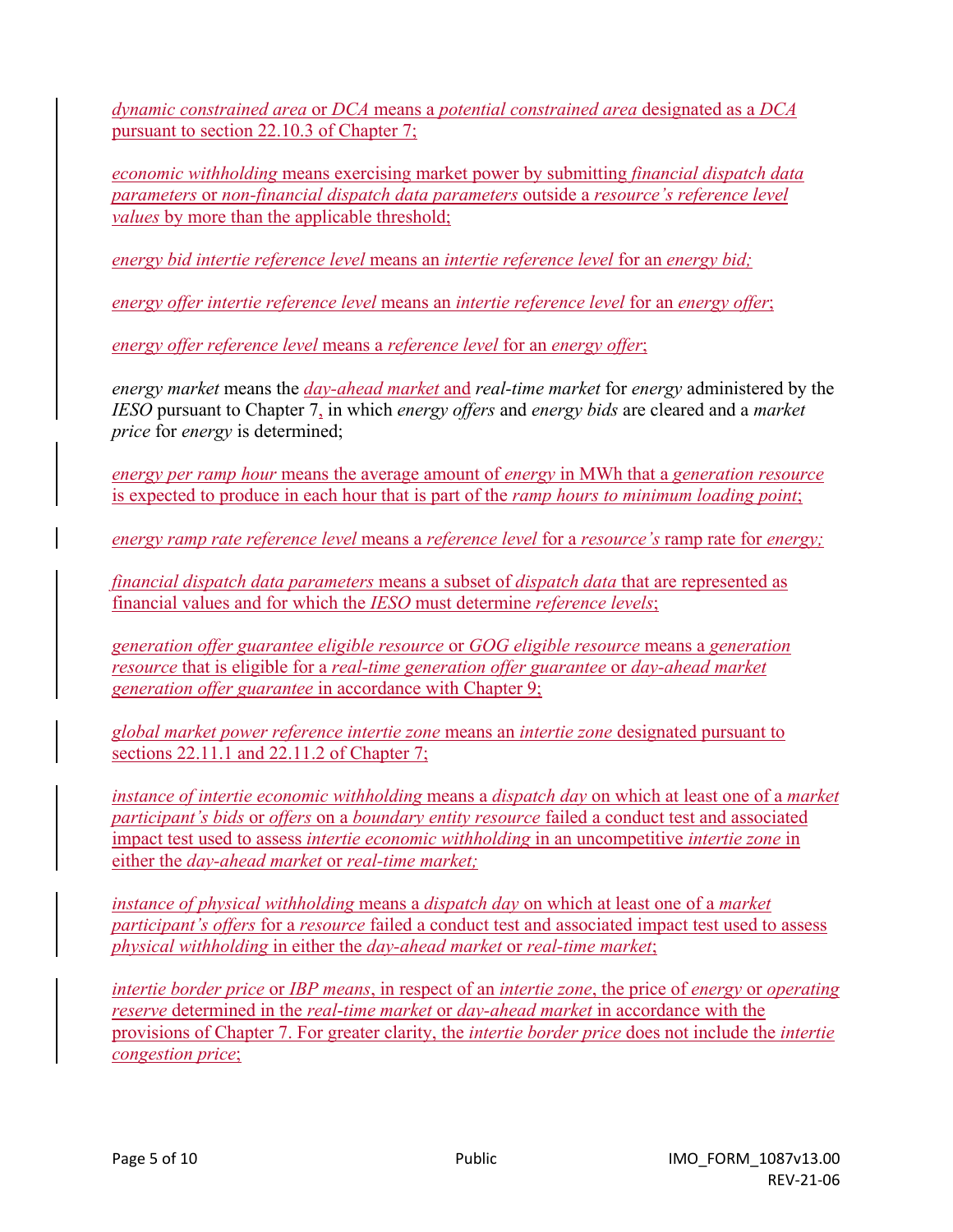*intertie economic withholding* means exercising market power by submitting *offers* or *bids* on a *boundary entity resource* that are outside a *boundary entity resource's intertie reference level values* by more than the applicable threshold;

*intertie reference level* means an *IESO*-determined formula to calculate an *intertie reference level value*;

*intertie reference level value* means an *IESO*-determined estimate of a *dispatch data* parameter that a *market participant* would have submitted for a *boundary entity resource* if such *boundary entity resource* were subject to *unrestricted competition*;

*lead time* means the amount of time, in hours, required for a *generation resource* to complete its start-up procedures and reach its *minimum loading point* from the applicable *thermal state*;

*locational marginal price* or *LMP* means, in respect of a *pricing node*, the price of *energy* or *operating reserve* determined in the *real*-*time market* or in the *day-ahead market* in accordance with the provisions of Chapter 7;

*mandatory window* means the period time on a *dispatch day* that begins following the *real-time market unrestricted window* and that ends 10 minutes before the *dispatch hour*, or in the case of a *boundary entity resource*, that ends an hour and 10 minutes before the *dispatch hour*;

*market control entity* means a person or entity disclosed by a *market participant* to the *IESO* pursuant to section 22.9.1 of Chapter 7 of the *market rules*;

*market control entity for physical withholding* means the *market control entity* that a *market participant* has designated pursuant to sections 22.9.2-22.9.7 of Chapter 7 of the *market rules;* 

*maximum daily energy limit* means a maximum amount of *energy* in MWh that may be scheduled for a *resource* within a *dispatch day*;

Note: The previous version of this amendment proposal (version 4.0) showed '*maximum number of starts per day'* as a new defined term in error. This term is an existing term that is being amended:

### Replace:

*maximum number of starts per day* means the number of times that a *resource* can be started within a *dispatch day;*

### With the following:

*maximum number of starts per day* meansis the number of times that a *resource*unit can be started within a *dispatch day;*

*minimum generation block down-time* ismeans, for each *thermal state*, the minimum time, in hours, between the time a *generation facilityresource* was last at its *minimum loading point* before de-synchronization and the time the *generation facilityresource* reaches its *minimum loading point* again after synchronization;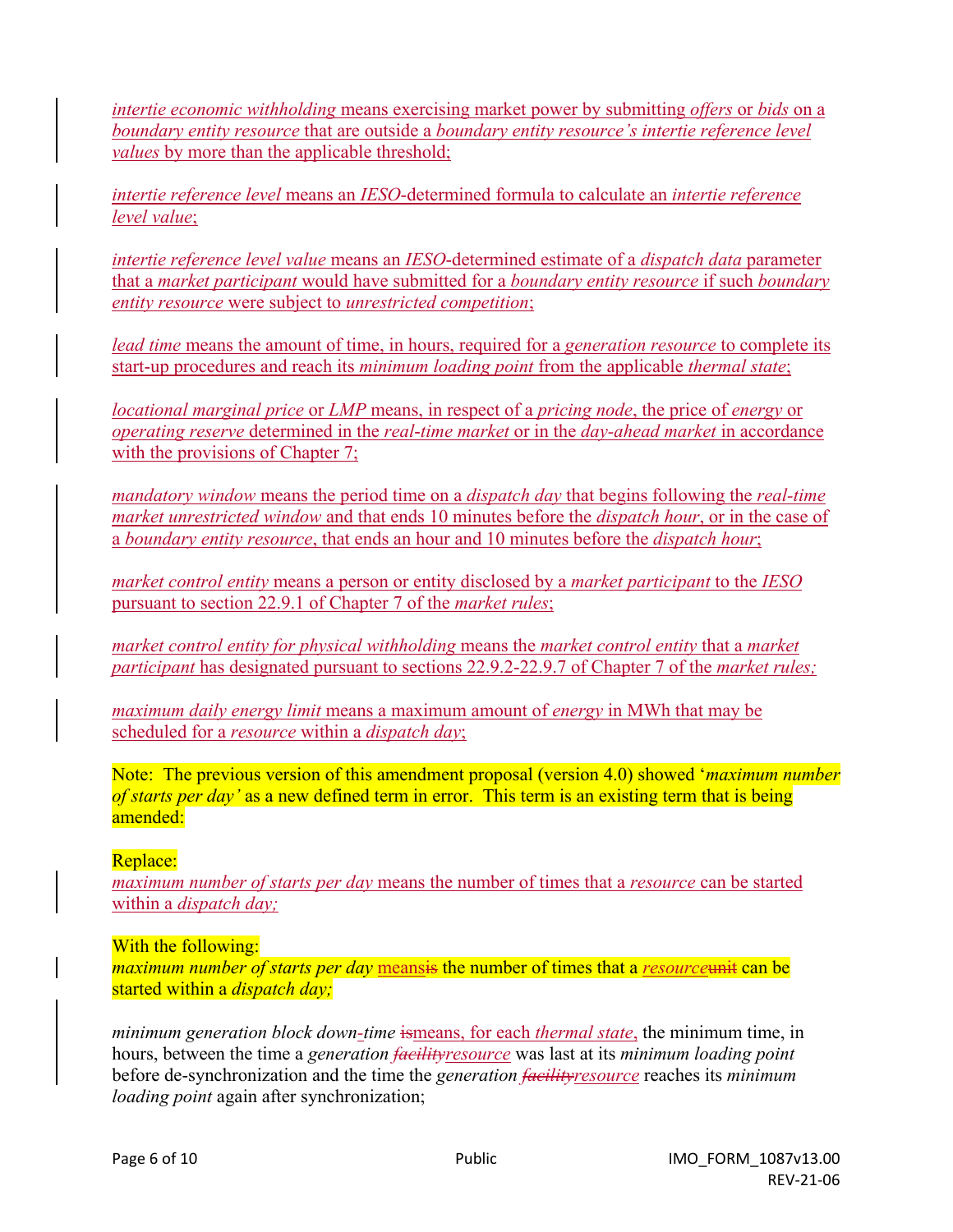*narrow constrained area* or *NCA* means a *potential constrained area* designated as a *NCA*  pursuant to section 22.10.2 of Chapter 7;

*non-dispatchable generation resource* means a *generation resource* within the *IESO control area* that is not subject to *dispatch* by the *IESO* and which is a *self-scheduling generation resource*, *transitional scheduling generation resource* or *intermittent generation resource*.

*non-financial dispatch data parameters* means a subset of *dispatch data* that are not represented as financial values and for which the *IESO* must determine *reference levels*;

*notice of disagreement* means a notice provided by a *market participant* in accordance with section 6.6 of Chapter 9 to the *IESO* in regard to a disagreement over a *preliminary settlement statement*;

*offer* means a statement of the quantities of a commodity that a seller will provide at different *market prices* for that commodity in the *real-time market*, the *day-ahead market* or the *procurement market*, and includes *dispatch data* parameters that are submitted in accordance with section 3 of Chapter 7;

*operating reserve offer intertie reference level* means an *intertie reference level* for an *offer* to provide *operating reserve*;

*operating reserve offer reference level* means a *reference level* for an *offer* to provide *operating reserve*;

*operating reserve ramp rate reference level* means a *reference level* for a *resource's* ramp rate *for operating reserve;*

*physical market* means a *day-ahead market*, *real-time market* and/or a *procurement market* administered by the *IESO* pursuant to Chapter 7;

*physical withholding* means exercising market power by submitting *offer* quantities of *energy* or *operating reserve* less than a *resource*'s *reference quantity value* by more than the applicable threshold;

*potential constrained area* means an electrical area of the *IESO-controlled grid* that can be created when a single or multiple transmission constraints bind, leaving a reduced set of *resources* that can meet the load behind the transmission constraints;

*pre-dispatch calculation engine* means an algorithm that consists of a sequence of optimization problems solved by the *IESO* to determine schedules and prices over the pre-dispatch look-ahead period in accordance with Chapter 7 to meet the needs of the pre-dispatch timeframe;

*pre-dispatch schedule* means an hourly schedule for the remaining hours of a *dispatch day* and may include all hours of the next *dispatch day* as determined by the *dispatch algorithmpredispatch calculation engine*;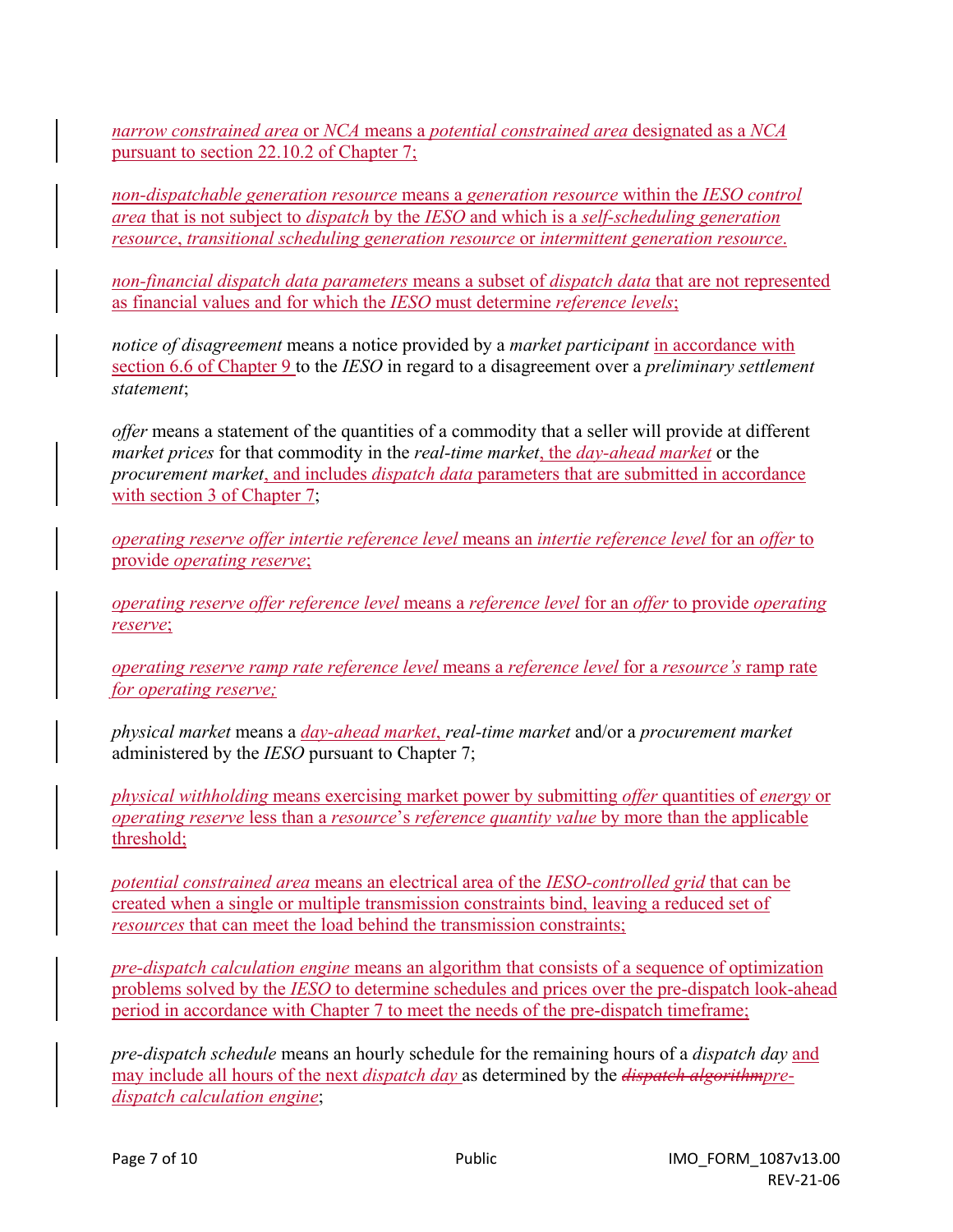*preliminary view* means a statement from the *IESO* of the *reference levels* and *reference quantities* that the *IESO* intends to register for a *resource;*

### Replace:

*ramp hours to minimum loading point* means a *reference level* for a *resource's ramp hours to minimum loading point*;

### With the following:

*ramp hours to minimum loading* point means the number of hours required for a *generation resource* to ramp up from synchronization to its *minimum loading point*;

*ramp hours to minimum loading point reference level* means a *reference level* for a *resource's ramp hours to minimum loading point*;

*real-time calculation engine* means an algorithm that consists of a sequence of optimization problems solved by the *IESO* to determine schedules and prices for the *dispatch interval* and the subsequent ten 5-minute intervals in accordance with Chapter 7 to meet the needs of the *realtime market*;

*real-time generation offer guarantee* means an arrangement that meets the requirements of Chapter 9;

*reference level* means an *IESO*-determined formula to calculate a *reference level value*;

*reference level value* means an *IESO*-determined estimate of a *dispatch data* parameter that a *resource* would have submitted if it were subject to *unrestricted competition*;

*reference quantity* means an *IESO*-determined formula to calculate a *reference quantity value*;

*reference quantity value* means an *IESO*-determined estimate for the quantity of *energy* or *operating reserve* that a *market participant* would have submitted for a *resource* if it were subject to *unrestricted competition*;

*short-run marginal benefit* means a financial benefit that accrues to a *market participant* with respect to a *boundary entity resource* that only accrues if that *boundary entity resource* offtakes *energy* and does not accrue otherwise;

*short-run marginal cost* means a financial cost incurred by a *market participant* with respect to its *resource* that is only incurred if that *resource* provides *energy* or *operating reserve* and is not incurred otherwise;

*simulated as-offered energy locational marginal price (LMP)* means the *energy locational marginal price* produced by simulating the *day-ahead market* or *real-time market,* as applicable, using the inputs used by the relevant calculation engines for the *dispatch day* for a *resource*;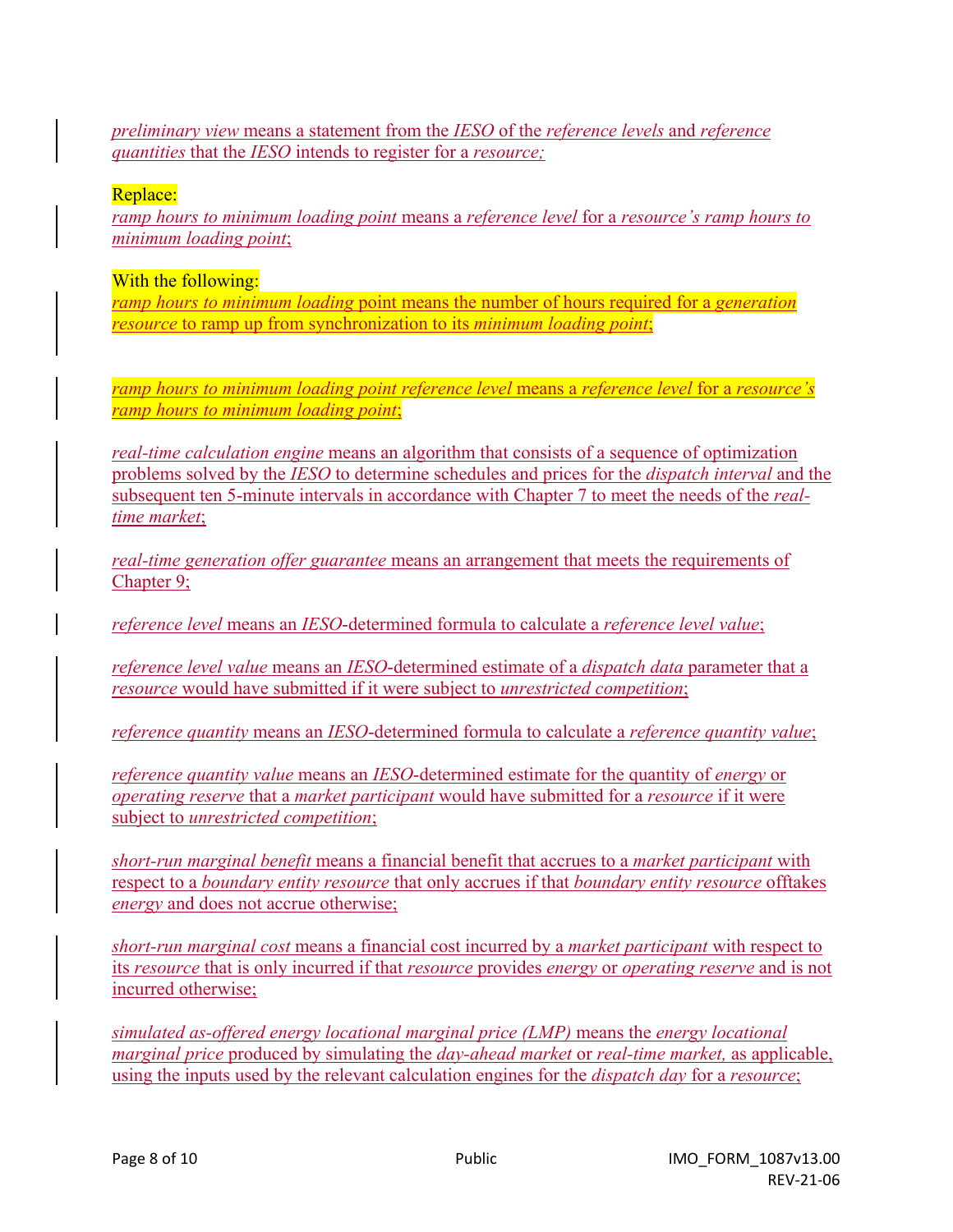*simulated as-offered operating reserve locational marginal price (LMP)* means the *operating reserve locational marginal price* produced by simulating the *day-ahead market* or *real-time market,* as applicable;

*simulated intertie reference level energy location marginal price (LMP)* means the *energy locational marginal price* at an uncompetitive *intertie zone* produced by simulating the *dayahead market* or *real-time market,* as applicable;

*simulated intertie reference level operating reserve location marginal price (LMP)* means the *operating reserve locational marginal price* at an uncompetitive *intertie zone* produced by simulating the *day-ahead market* or *real-time market,* as applicable;

### Replace:

*simulated reference quantity energy locational marginal price (LMP)* means the *energy locational marginal price* produced by simulating the *day-ahead market* or *real-time market,* as applicable, using the inputs used by the relevant calculation engines by replacing the submitted *dispatch data* that failed the conduct test with the applicable *reference quantities* and *reference levels* for the *dispatch day* for a *resource*;

### With the following:

*simulated reference quantity energy locational marginal price (LMP)* means the *energy locational marginal price* produced by simulating the *day-ahead market* or *real-time market,* as applicable, using the inputs used by the relevant calculation engines and the applicable *reference quantities* and *reference levels* for the *dispatch day* for a *resource*;

*simulated reference quantity operating reserve locational marginal price (LMP)* means the *operating reserve locational marginal price* produced by simulating the *day-ahead market* or *real-time market,* as applicable, using the inputs used by the relevant calculation engines and the applicable *reference quantities* and *reference levels* for the *dispatch day* for a *resource*;

*speed no-load cost* is the hourly value offered by the *registered market participant* to maintain a *generation resource* synchronized with zero net *energy* injected into the *IESO-controlled grid*;

*speed no-load offer* means the hourly dollar amount to operate a *generation unit* in a synchronized status while injecting no *energy* to the *IESO-controlled grid* as *offered* by the *registered market participant*.

*speed no-load offer reference level* means a *reference level* for a *speed no-load offer;* 

*start-up cost* is the dollar amount offered by the *registered market participant* to bring an off-line *resource* to its *minimum loading point* based on the *resource's* thermal state;

*start-up offer* is the dollar amount offered by the *registered market participant* to bring an offline *resource* to its *minimum loading point* based on the *resource's thermal state*;

*start-up offer reference level* means a *reference level* for a *start-up offer*;